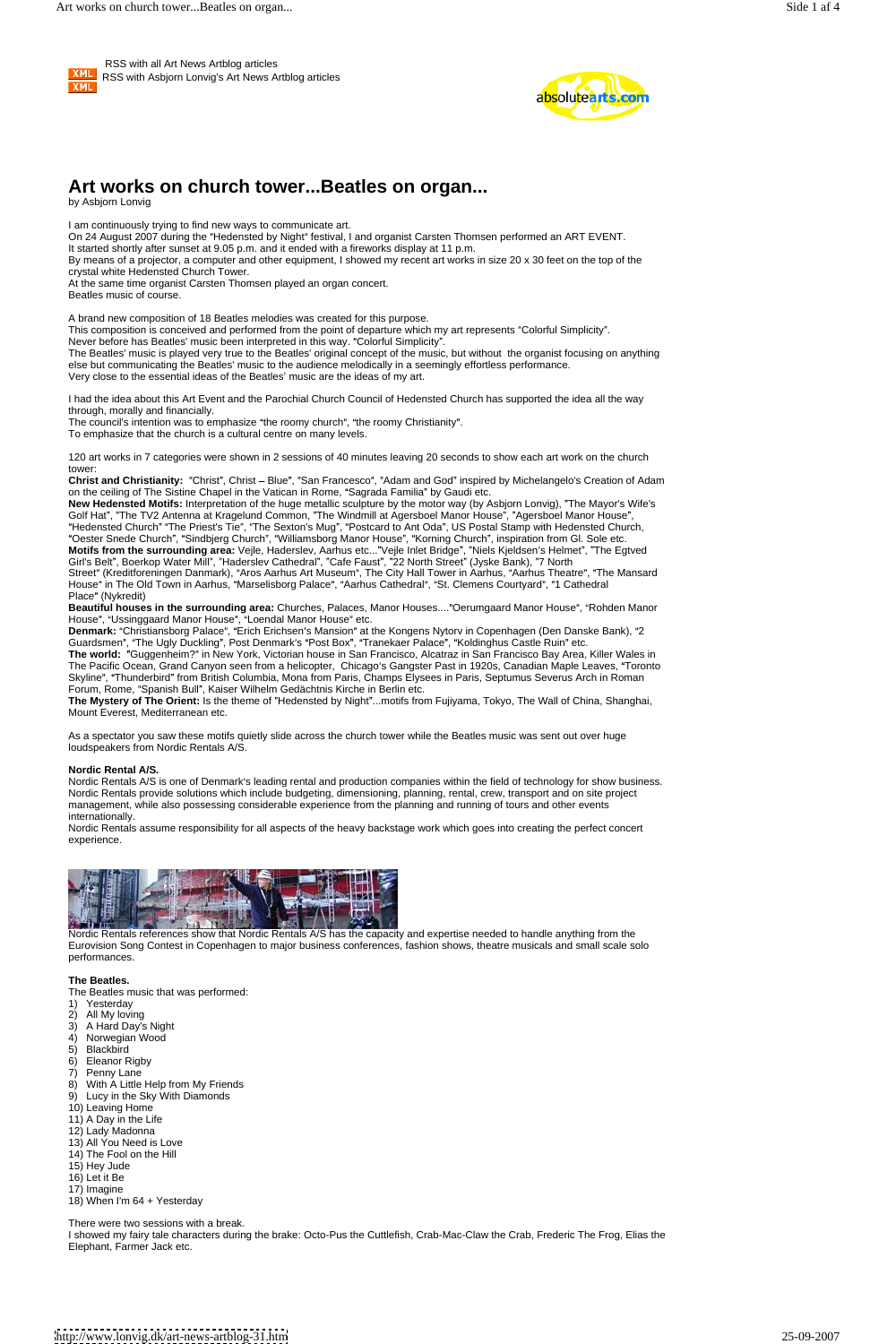We intend to explore the results of the synergy between my art and organist Carsten Thomsen's Beatles inspired music in the near future.

More music composed in "colorful simplicity"?

A children's song book with "colorful simplicity" songs based on my fairy tale characters and with whimsical texts?

I'm so happy this event turned out to be a tremendous success. Lots of people saw it. People from Denmark and abroad said: "Great experience", "Wonderful" and much more. "Inspiring", was a general feed back.

The recording company REFLEKS considers publishing a DVD with the the Beatles on organ and my show on the church tower. For this purpose the Beatles on organ might be directed even more towards "Colorful Simplicity".

## **Response - happy.**

Our sound technician, who recently worked for Madonna and Rolling Stones was excited, too - he shook my hand and said: "So cool".

Letters, e-mail, phone calls tell me it was worth all the trouble.

Later in the evening the church disappeared in the dark night and you could see nothing but the white screen with my art works in the sky and it seemed like the music made it fly.

And Peter O. was excited and he said: "Second to none, not even to Jean Michel Jarre". Jean Michel Jarre is a famous French musician, who performs huge events using electronic music effects and light effects in spectacular places.

The minister who had supported the event in many ways was happily jumping up and down in the churchyard aisles smoking lots of cigarettes, mumbling strange words.

#### **You had to be present.**



No photo, no CD, no video would ever be able to tell the story about this event. You had to be present. To see the art works in colorful simplicity shown on the church tower in simple shapes and bright colors, 120 motifs one by one every 20 seconds with

a little bit of text. To stand there listening to the



Beatles music in colorful simplicity played expertly on the organ and presented in sublime sound quality in a specter of 50 to 18000 Hz.

To be present in a state of religious silence with this combination of impressions totally overwhelms you.

So, the photos above only intend to document that the event took place. To the left "Vejle Inlet Bridge" projected on the church tower and to the right the organ virtuoso in action.

#### **What's next - Thoughts?**

Based on my cooperation with Nordic Rentals, which has powerful projectors (many times stronger than the one I used on the church tower) and huge screens, which can produce sound that makes birds somersault, which in short can support any event with sound and light.

Based on my cooperation with organist Carsten Thomsen.

Based on that most of my art is digital and can be projected anywhere. The only limit is my imagination.......

#### **The only limit is my imagination.**

Every Thursday, starting tonight from 19 to 22, I'll show the images and play the music from the church tower art event as well as past and future art events in my gallery in "Lille Fejringhus". The art events are shown on a wide screen size 118.1 x 88.6 inches with a 3000 lumen HP projector and managed by a HP computer. The music is presented by a Bang & Olufsen stereo amplifier and 2 large loudspeakers. And?

- 
- And?
- And?
- 

And? An art event in Aarhus Cathedral showing my art works with Aarhus motifs and more on a huge screen in the square in front of the cathedral, while Carsten Thomsen skillfully plays the Beatles concert on the organ with loudspeakers in the square? An art event in Haderslev Cathedral showing my art works with Haderslev motifs and more on a huge screen in the square in front the cathedral, while organist Carsten Thomsen skillfully plays the Beatles concert on the organ with loudspeakers in the square? An art event in the Christiansborg Palace Church showing my art works and more on a huge screen in the square in front of the church, while organist Carsten Thomsen skillfully plays the Beatles concert on the organ with loudspeakers in the square? And? And? And? A huge white cloth waving in the wind hanging down as a screen to show my art works high above and across Fifth Avenue outside Fifth Avenue Presbytarian Church where organist Carsten Thomsen expertly plays the Beatles concert with loudspeaker on the pavements of Fifth Avenue? And? And? And? Auditoriums at US Colleges and Universities - followed by an interactive lecture? And? And? And?

\_\_\_\_\_\_\_\_\_\_\_\_\_\_\_\_\_\_\_\_\_\_\_\_\_\_\_\_\_\_\_\_\_\_\_\_\_\_\_\_\_\_\_\_\_\_\_\_\_\_\_\_\_\_\_\_\_\_\_\_\_\_\_\_\_\_\_\_\_\_\_\_\_\_\_\_

Samples of art works shown in 20 x 30 feet on the top of the crystal white church tower: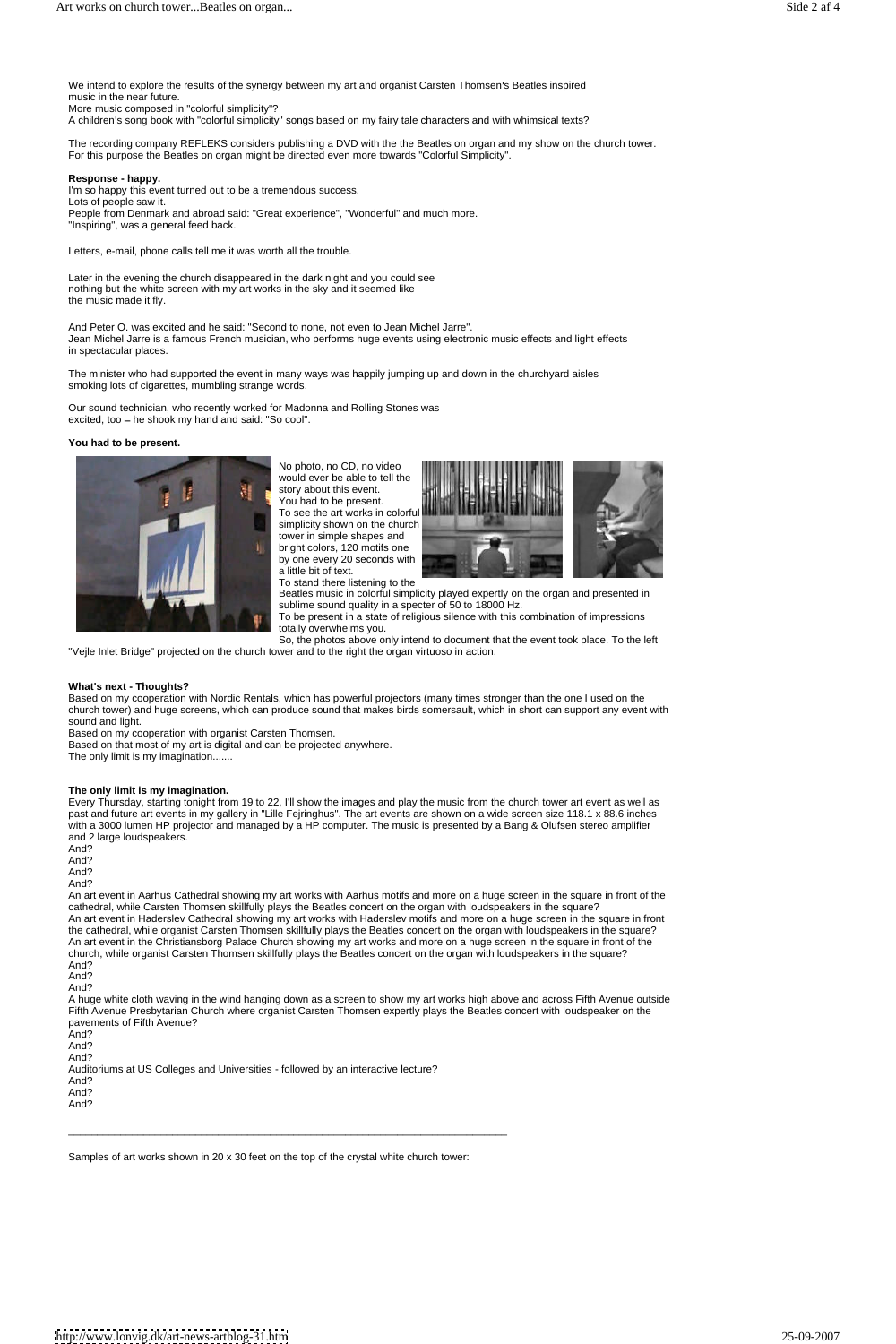









"Haderslev Cathedral" **Example 2** Ussinggaard Manor House"